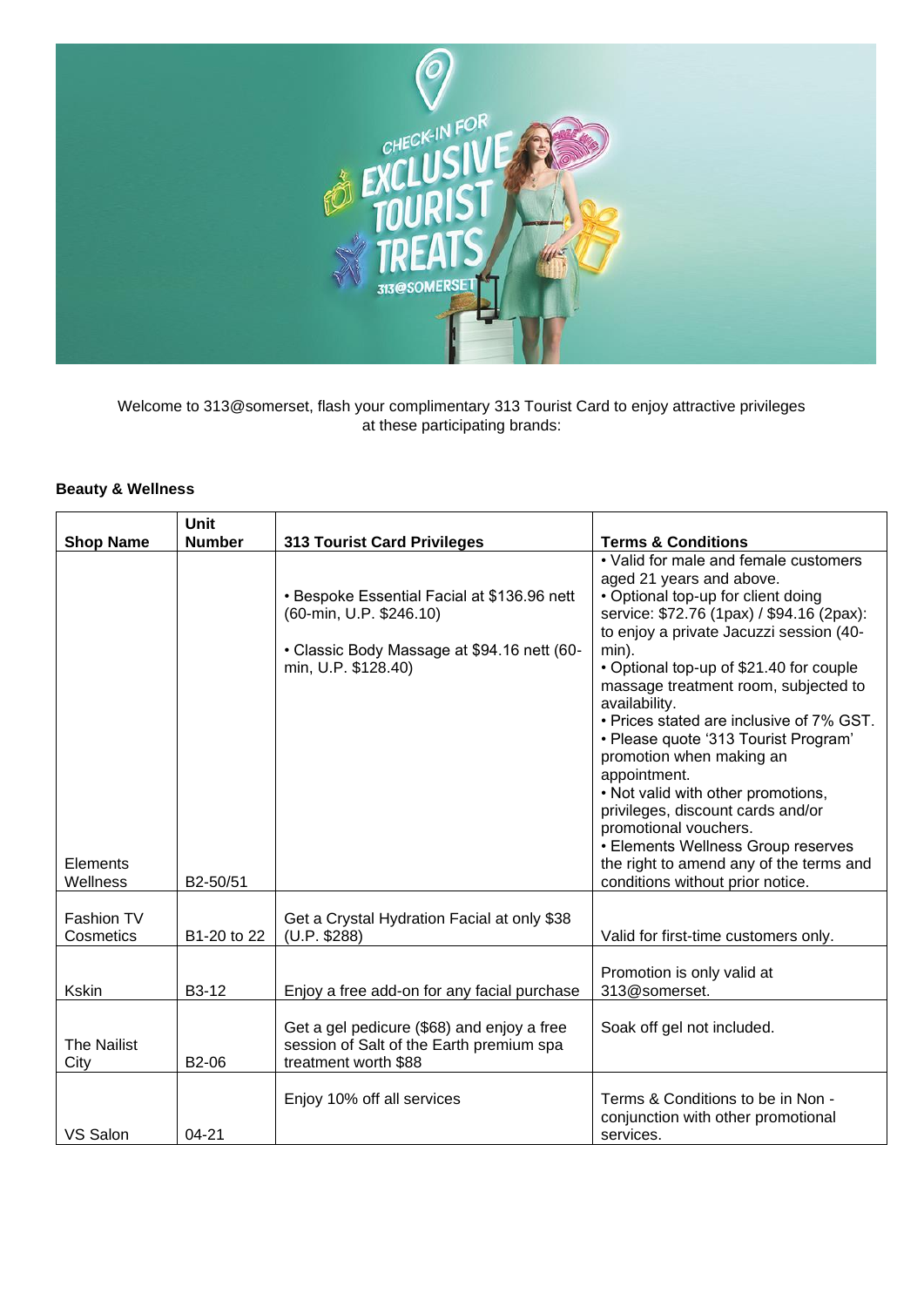# **Dining**

| <b>Shop Name</b>                             | Unit<br><b>Number</b>    | <b>313 Tourist Card Privileges</b>                                                    | <b>Terms &amp; Conditions</b>                                                                                                                                                                                                                                                                                                                                                    |
|----------------------------------------------|--------------------------|---------------------------------------------------------------------------------------|----------------------------------------------------------------------------------------------------------------------------------------------------------------------------------------------------------------------------------------------------------------------------------------------------------------------------------------------------------------------------------|
| Francesca's                                  | B3-47                    | Enjoy 10% off total bill                                                              | Min. spend \$10                                                                                                                                                                                                                                                                                                                                                                  |
| Ichikokudo<br>Hokkaido<br>Ramen              | B3-35/36                 | Enjoy 10% off with minimum spend of \$15                                              | Discount excludes service charge and<br>GST.                                                                                                                                                                                                                                                                                                                                     |
| Marche                                       | 01-39 to 46              | Enjoy 10% off total bill                                                              | Valid for dine-ins only.<br>1.<br>Guest must show passport upon<br>2.<br>payment.<br>Discount excludes GST.<br>3.<br>Not valid in conjunction with any<br>4.<br>other promotions, discounts, or<br>loyalty program.<br>5. While supplies last.<br>Marché Restaurants Singapore Pte<br>6.<br>Ltd reserves the right to amend the<br>terms and conditions without prior<br>notice. |
| O'ma Spoon                                   | 04-20/32                 | Enjoy a free Americano or Café Latte with<br>any purchase of regular size bingsu      | Not applicable on eve or the day of<br>Christmas. Additional 50 cents appy for<br>iced drinks.                                                                                                                                                                                                                                                                                   |
| <b>Toast Box</b>                             | B <sub>2</sub> -31 to 33 | Enjoy 10% off regular price ala carte items                                           | Discount is not applicable on set meals<br>and other promotions, discounts,<br>vouchers, and privileges.                                                                                                                                                                                                                                                                         |
| <b>Tofu Magician</b>                         | B3-42                    | Enjoy two Signature drinks series at \$10<br>(U.P. \$12.40)                           | Promotion is applicable for Original,<br>Black Sesame and Matcha flavours,<br>while stocks last. Each person that<br>presents The Card That Delights is only<br>entitled to a maximum purchase of two<br>sets of promotion item (total 4 drinks).<br>Promotion excludes service charge and<br>GST.                                                                               |
| <b>WOKKER by</b><br>A-Roy Thai<br>Restaurant | B3-43                    | Enjoy a free Thai Iced Milk Tea or Thai<br>Iced Green Milk Tea with min. \$9.90 spent | Min. \$9.90 spent. Limited to 1<br>redemption per transaction.                                                                                                                                                                                                                                                                                                                   |

### **Fashion**

|                              | <b>Unit</b>   |                                                                    |                                                                                                                                                                                                            |
|------------------------------|---------------|--------------------------------------------------------------------|------------------------------------------------------------------------------------------------------------------------------------------------------------------------------------------------------------|
| <b>Shop Name</b>             | <b>Number</b> | <b>313 Tourist Card Privileges</b>                                 | <b>Terms &amp; Conditions</b>                                                                                                                                                                              |
| <b>ALDO</b>                  | $02 - 22$     | Enjoy 15% off all regular-priced items                             | Offer is only valid on regular-priced<br>items only. Offer cannot be used<br>alongside other discounts or<br>promotions. All purchases are subjected<br>to ALDO SINGAPORE terms and<br>conditions of sale. |
|                              |               |                                                                    |                                                                                                                                                                                                            |
| Fjallraven                   | 03-11 to 13   | Enjoy 10% off your total bill                                      | Min. spend \$100                                                                                                                                                                                           |
| L.E Ball Park<br>and New Era | 04-07 to 09   | Enjoy 10% off New Era products                                     | Not applicable in conjunction with other<br>promotions & sale items.                                                                                                                                       |
| L.E<br>Underground           | $03-22$       | Enjoy 15% off footwear from PUMA,<br>adidas, Reebok and Converse   | Not applicable in conjunction with other<br>promotions or sale items.                                                                                                                                      |
| L.E Way                      | $04 - 31$     | Enjoy 15% off all footwear with any<br>purchase 3 or more products | Not applicable in conjunction with other<br>promotions or sale items.                                                                                                                                      |